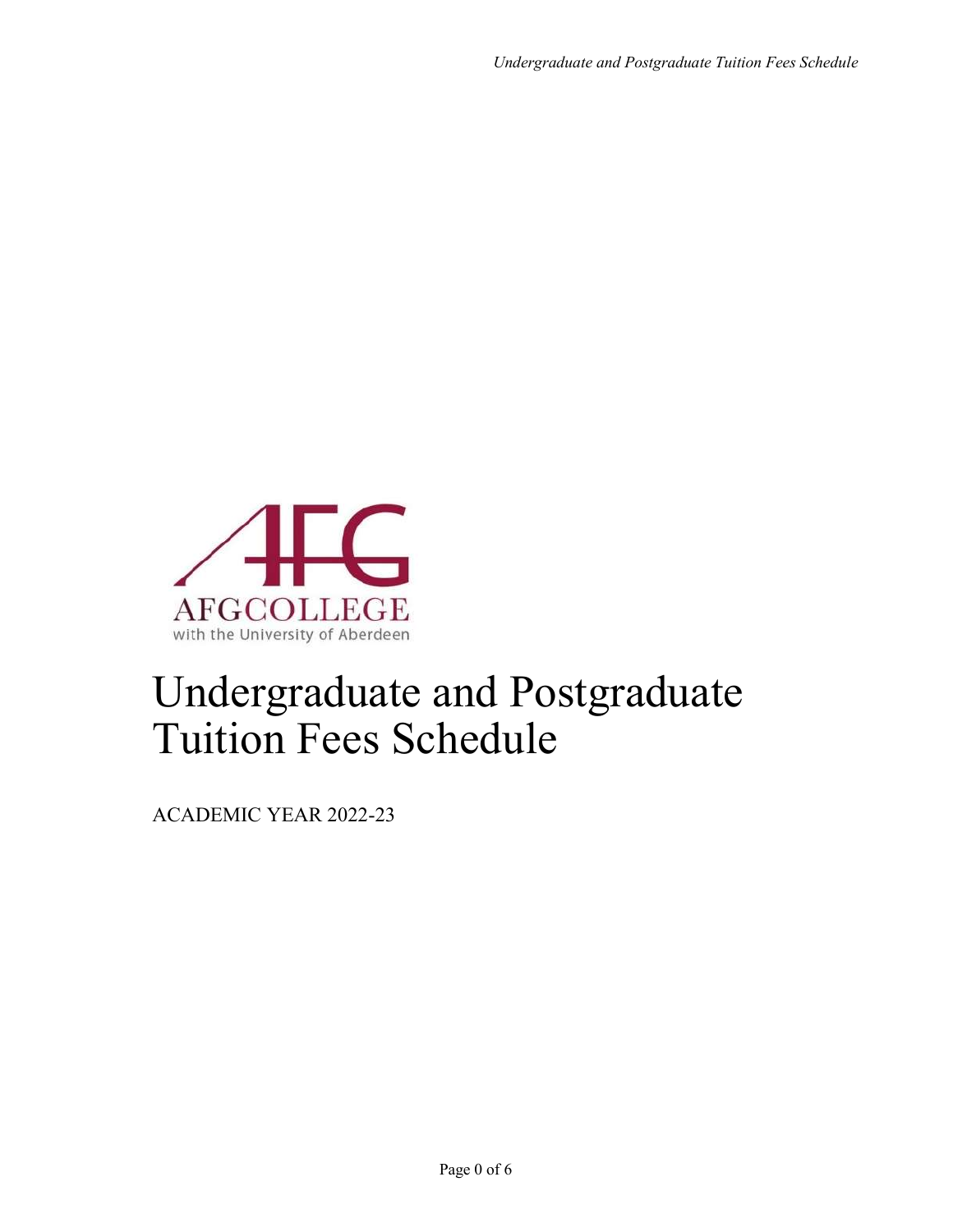# **Table of Contents**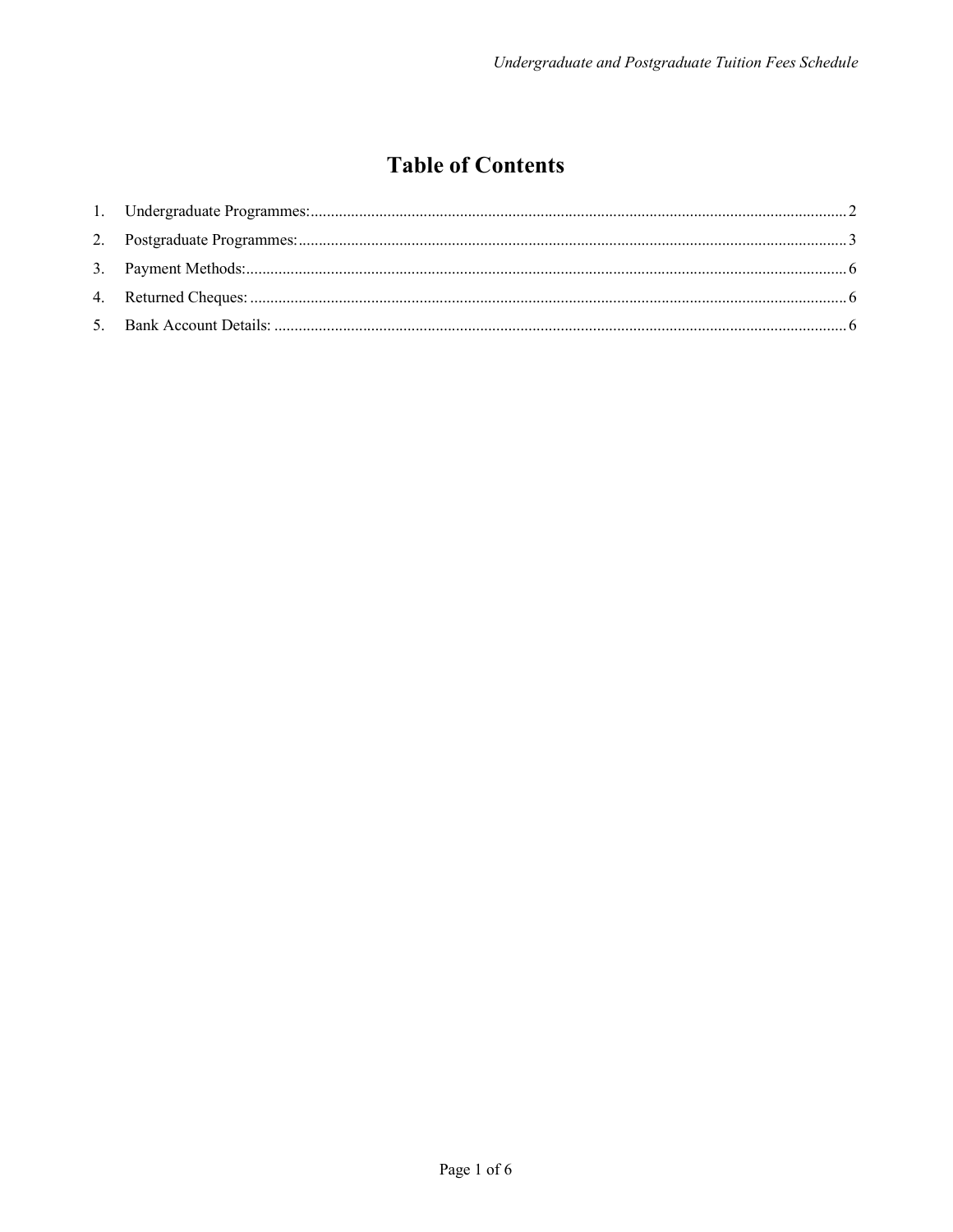# 1. Undergraduate Programmes:

| <b>Application Fee:</b><br>1. | <b>QAR 400</b>                  | (one-time, non-refundable)                                                                                                                                                                                                                                                                                                                       |
|-------------------------------|---------------------------------|--------------------------------------------------------------------------------------------------------------------------------------------------------------------------------------------------------------------------------------------------------------------------------------------------------------------------------------------------|
| <b>Registration Fee:</b>      | QAR 2,100                       | (one-time, non-refundable) *                                                                                                                                                                                                                                                                                                                     |
| Tuition fees:<br>3.           | QAR 89,000<br>per academic year | Tuition fees can be paid in two equal instalments as per the<br>following schedule:<br>First payment $QAR$ 44,500 on or before your<br>a)<br>enrolment date<br>b) Second payment <b>QAR 44,500</b> on or before $I^{st}$ January<br>Thereafter, for each academic year, two equal instalments<br>payable $I^{st}$ September and $I^{st}$ January |

\*refundable if the applicant fails to meet the conditions of enrolment as set out in the Offer Letter, or the University fails to enroll the student for any other reason.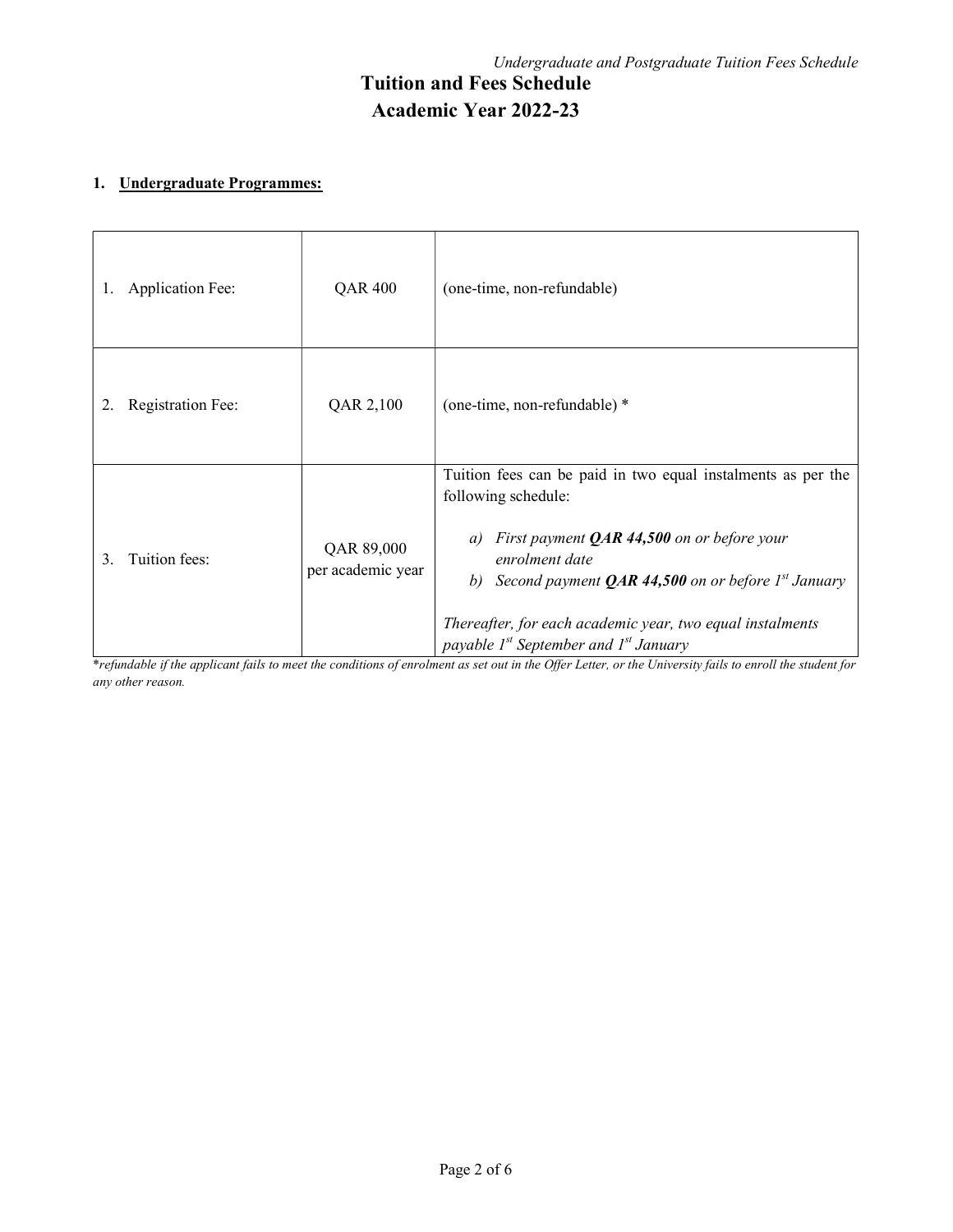# 2. Postgraduate Programmes:

|                               | QAR 117,500                     | Tuition fees can be paid in three equal instalments as per the<br>following schedule:                                                                                                                    |
|-------------------------------|---------------------------------|----------------------------------------------------------------------------------------------------------------------------------------------------------------------------------------------------------|
| Full time studies (one year)  |                                 | First payment $QAR$ 39,500 on or before your<br>a)<br>enrolment date<br>b) Second payment <b>QAR 39,000</b> on or before $Ist$ January<br>Third payment <b>QAR 39,000</b> on or before $Ist March$<br>c) |
|                               |                                 | For each academic year, tuition fees can be paid in three equal<br>instalments as per the following schedule:                                                                                            |
| Part time studies (two years) | QAR 58,750<br>per academic year | First payment $QAR$ 19,750 on or before your<br>a)<br>enrolment date<br>b) Second payment <b>QAR 19,500</b> on or before $Ist$ January<br>Third payment <b>QAR 19,500</b> on or before $Ist March$<br>c) |
|                               |                                 | Thereafter, second year payments, $I^{st}$ September, $I^{st}$ January<br>and 1 <sup>st</sup> March                                                                                                      |

### MBA - Master of Business Administration (September Session)

# MBA - Master of Business Administration (January Session)

| Full time studies (one year)  | QAR 117,500                     | Tuition fees can be paid in three equal instalments as per the<br>following schedule:<br>a) First payment $QAR$ 39,500 on or before your<br>enrolment date<br>b) Second payment <b>QAR 39,000</b> on or before $Ist March$<br>c) Third payment <b>QAR 39,000</b> on or before $Ist$ June                                                                                                                                            |
|-------------------------------|---------------------------------|-------------------------------------------------------------------------------------------------------------------------------------------------------------------------------------------------------------------------------------------------------------------------------------------------------------------------------------------------------------------------------------------------------------------------------------|
| Part time studies (two years) | QAR 58,750<br>per academic year | For each academic year, tuition fees can be paid in three equal<br>instalments as per the following schedule:<br>a) First payment <b>QAR 19,750 QAR</b> on or before your<br>enrolment date<br>b) Second payment <b>QAR 19,500</b> on or before $Ist March$<br>c) Third payment <b>QAR 19,500 QAR</b> on or before $I^{st}$<br>June<br>Thereafter, second year payments, $I^{st}$ September, $I^{st}$ January<br>and $I^{st}$ March |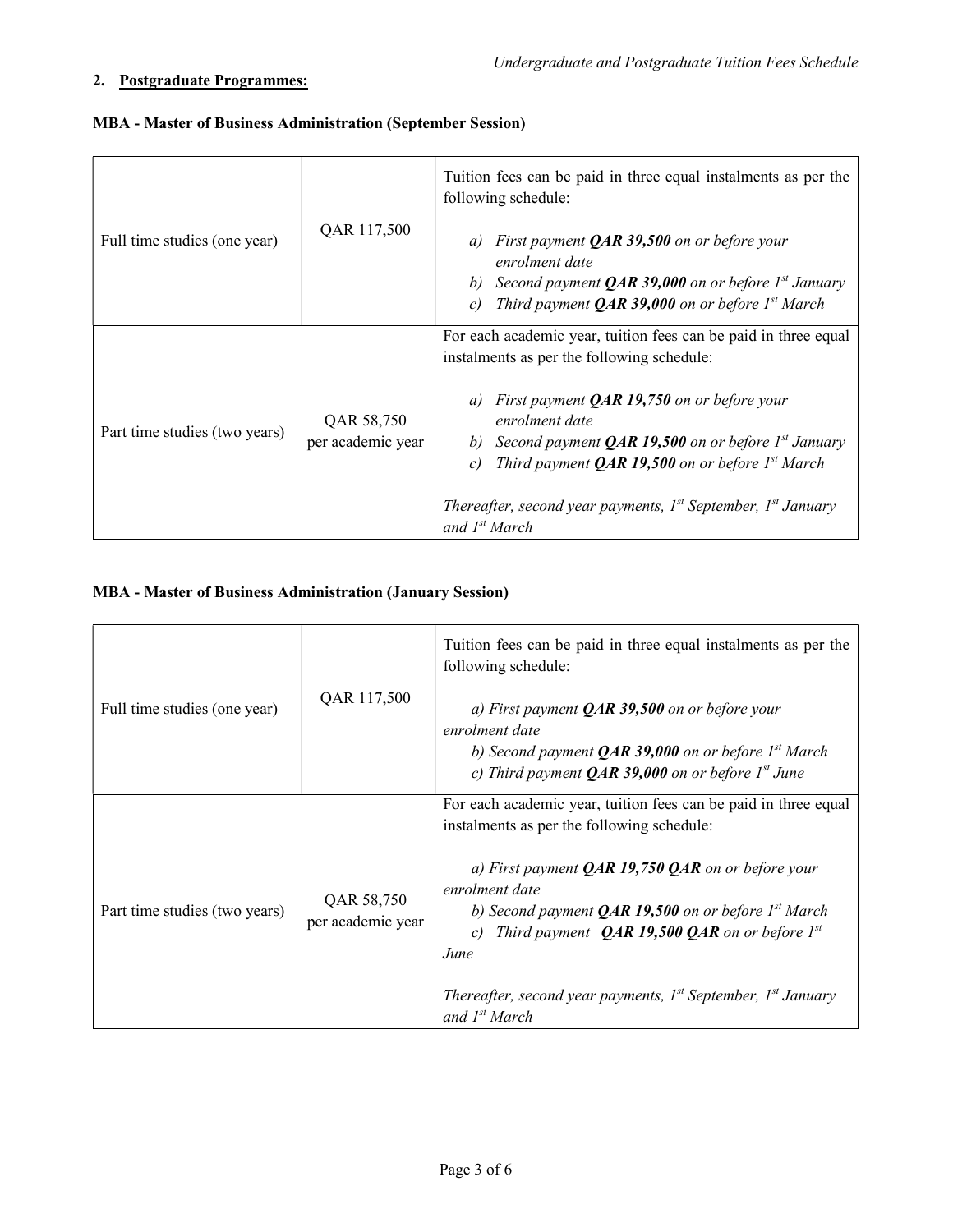| Full time studies (one year)  | QAR 105,000                     | Tuition fees can be paid in three equal instalments as per the<br>following schedule:<br>First payment $QAR$ 35,000 on or before your<br>a)<br>enrolment date<br>b) Second payment <b>QAR 35,000</b> on or before $Ist$ January<br>Third payment <b>QAR 35,000</b> on or before $Ist March$<br>$\mathcal{C}$                                                                                 |
|-------------------------------|---------------------------------|----------------------------------------------------------------------------------------------------------------------------------------------------------------------------------------------------------------------------------------------------------------------------------------------------------------------------------------------------------------------------------------------|
| Part time studies (two years) | QAR 52,500<br>per academic year | Tuition fees can be paid in three equal instalments as per the<br>following schedule:<br>First payment $QAR$ 17,500 on or before your<br>a)<br>enrolment date<br>b) Second payment <b>QAR 17,500</b> on or before $Ist$ January<br>Third payment $QAR$ 17,500 on or before $Ist March$<br>c)<br>Thereafter, second year payments, $I^{st}$ September, $I^{st}$ January<br>and $I^{st}$ March |

## MSc - International Business Management (January Session)

| Full time studies (one year)  | QAR 105,000                     | Tuition fees can be paid in three equal instalments as per the<br>following schedule:<br>First payment $QAR$ 35,000 on or before your<br>a)<br>enrolment date<br>b) Second payment <b>QAR 35,000</b> on or before $Ist March$<br>Third payment $QAR$ 35,000 on or before $Ist$ June<br>c)                                                                                                     |
|-------------------------------|---------------------------------|-----------------------------------------------------------------------------------------------------------------------------------------------------------------------------------------------------------------------------------------------------------------------------------------------------------------------------------------------------------------------------------------------|
| Part time studies (two years) | QAR 52,500<br>per academic year | Tuition fees can be paid in three equal instalments as per the<br>following schedule:<br>a) First payment $QAR$ 17,500 on or before your<br>enrolment date<br>b) Second payment <b>QAR 17,500</b> on or before $Ist March$<br>Third payment $QAR$ 17,500 on or before $Ist$ June<br>c)<br>Thereafter, second year payments, $I^{st}$ September, $I^{st}$ January<br>and 1 <sup>st</sup> March |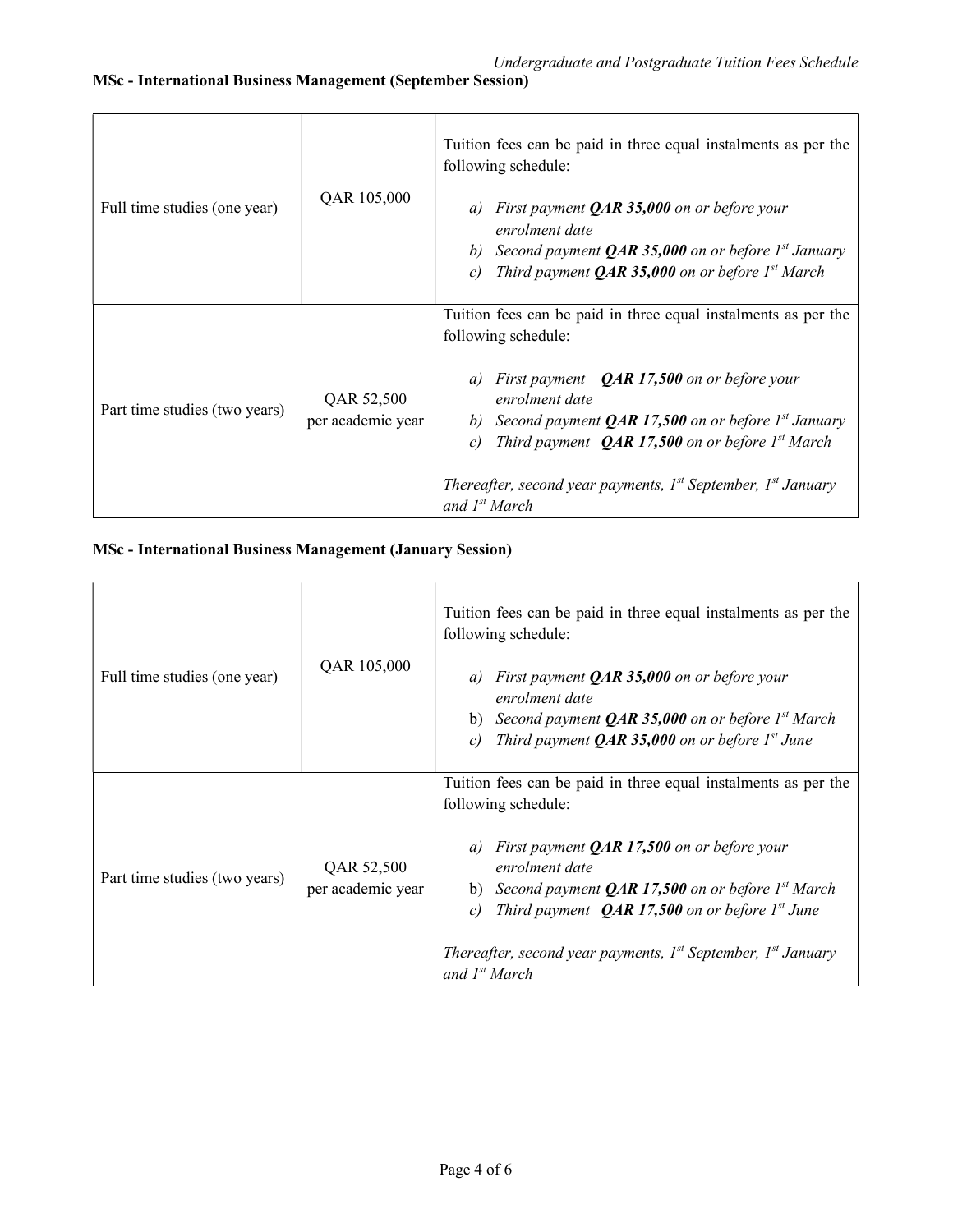### MSc - International Human Resources Management (January Session)

|                   |             | Tuition fees can be paid in 4 instalments as per the following<br>schedule:                                                                                                                                                                                                        |
|-------------------|-------------|------------------------------------------------------------------------------------------------------------------------------------------------------------------------------------------------------------------------------------------------------------------------------------|
| Full time studies | QAR 105,000 | First payment $QAR 30,000$ on or before your<br>a)<br>enrolment date<br>b) Second payment <b>QAR 25,000</b> on or before $Ist March$<br>Third payment $QAR$ 25,000 on or before $Ist$ June<br>$\mathcal{C}$<br>Fourth payment <b>QAR 25,000</b> on or before $I^{st}$ August<br>d) |

### LLM - International Commercial Law (October Session)

|                               |                                 | Tuition fees can be paid in three equal instalments as per the<br>following schedule:                                                                                                                                                                                                                            |
|-------------------------------|---------------------------------|------------------------------------------------------------------------------------------------------------------------------------------------------------------------------------------------------------------------------------------------------------------------------------------------------------------|
| Part time studies (two years) | QAR 52,500<br>per academic year | a) First payment $QAR$ 17,500 on or before your<br>enrolment date<br>Second payment <b>QAR 17,500</b> on or before $Ist$ January<br>b)<br>Third payment $QAR$ 17,500 on or before $Ist March$<br>C)<br>Thereafter, second year payments, $I^{st}$ September, $I^{st}$<br>d)<br>January and 1 <sup>st</sup> March |

#### IPGDE Programme (October Session)

|                               |                                 | Tuition fees can be paid in three equal instalments as per the<br>following schedule:                                                                                                                                                                                                                                  |
|-------------------------------|---------------------------------|------------------------------------------------------------------------------------------------------------------------------------------------------------------------------------------------------------------------------------------------------------------------------------------------------------------------|
| Part time studies (two years) | QAR 35,000<br>per academic year | First payment $QAR$ 11,667 on or before your<br>a)<br>enrolment date<br>Second payment <b>QAR 11,667</b> on or before $I^{st}$ January<br>b)<br>Third payment $QAR$ 11,666 on or before $Ist March$<br>C)<br>Thereafter, second year payments, $I^{st}$ September, $I^{st}$<br>d)<br>January and 1 <sup>st</sup> March |

### MEd Programme (October Session)

|                   |                                 | Tuition fees can be paid in three equal instalments as per the<br>following schedule:                                                                                                                                                                                                                                    |
|-------------------|---------------------------------|--------------------------------------------------------------------------------------------------------------------------------------------------------------------------------------------------------------------------------------------------------------------------------------------------------------------------|
| Part time studies | QAR 35,000<br>per academic year | a) First payment $QAR$ 11,667 on or before your<br>enrolment date<br>b) Second payment <b>QAR 11,667</b> on or before $I^{st}$ January<br>Third payment $QAR$ 11,666 on or before $Ist March$<br>$\mathcal{C}$<br>d) Thereafter, second year payments, $I^{st}$ September, $I^{st}$<br>January and 1 <sup>st</sup> March |